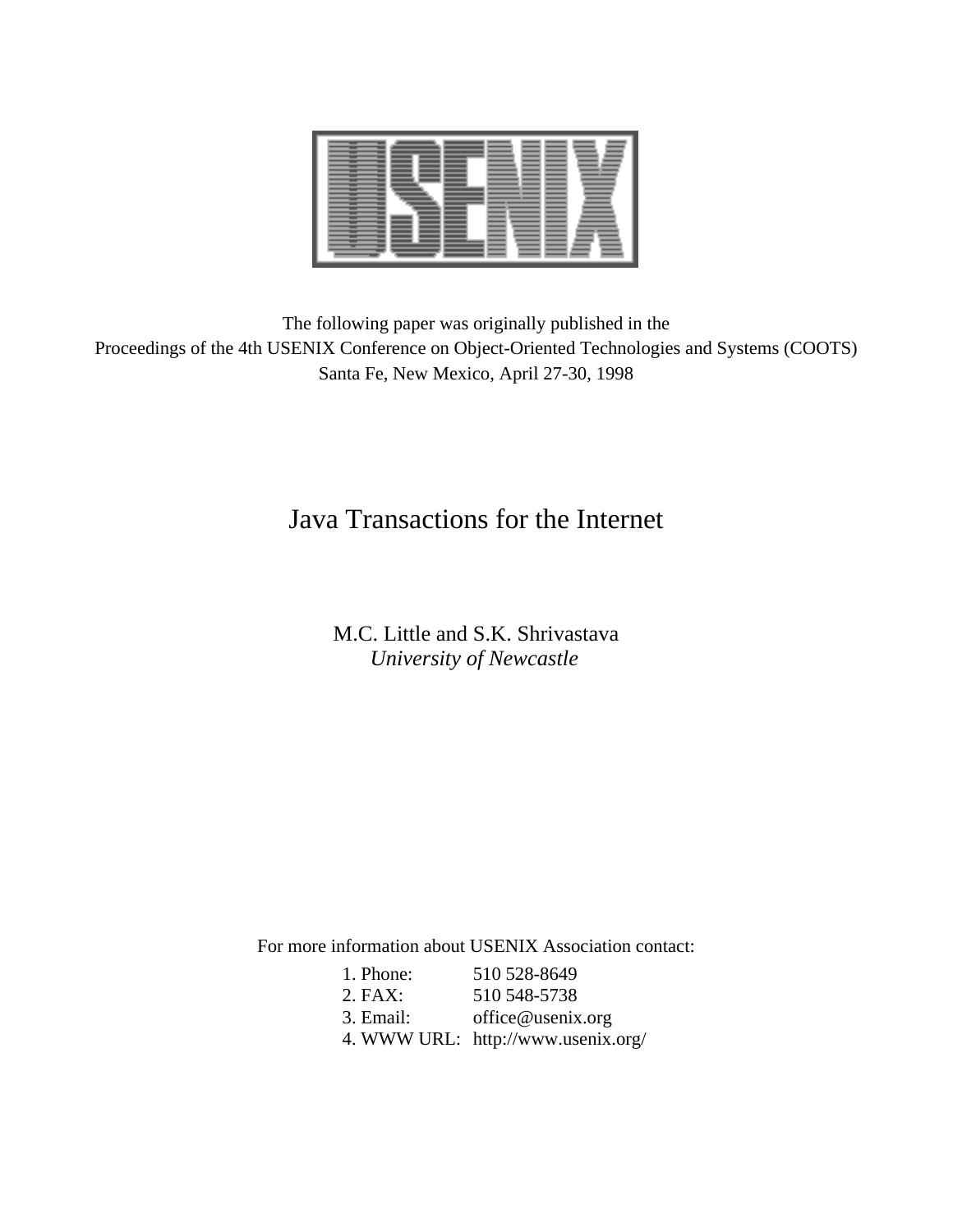## Java Transactions for the Internet

M.C. Little and S.K. Shrivastava *(M.C.Little@ncl.ac.uk, Santosh.Shrivastava@ncl.ac.uk) Department of Computing Science University of Newcastle, Newcastle upon Tyne, NE1 7RU, England*

#### **Abstract**

The Web frequently suffers from failures which affect the performance and consistency of applications run over it. An important fault-tolerance technique is the use of *atomic transactions* for controlling operations on services. While it has been possible to make serverside Web applications transactional, browsers typically did not possess such facilities. However, with the advent of Java it is now possible to consider empowering browsers so that they can fully participate within transactional applications. In this paper we present the design and implementation of a standards compliant transactional toolkit for the Web. The toolkit allows transactional applications to span Web browsers and servers and supports application specific customisation, so that an application can be made transactional without compromising the security policies operational at browsers and servers.

#### **1. Introduction**

The Web frequently suffers from failures which can affect both the performance and consistency of applications running over it. For example, if a user purchases a cookie (a token) granting access to a newspaper site, it is important that the cookie is delivered and stored if the user's account is debited; a failure could prevent either from occurring, and leave the system in an inconsistent state. For resources such as documents, failures may simply be annoying to users; for commercial services, they can result in loss of revenue and credibility.

Atomic transactions are a well-known technique for guaranteeing application consistency in the presence of failures. Web applications already exist which offer transactional guarantees to users. However, currently these guarantees only extend to resources used at Web servers, or between servers; clients (browsers) are not included, despite their role being significant in applications such as mentioned previously. Providing end-to-end transactional integrity between the browser and the application is important: in the previous example, the cookie *must* be delivered once the user's account has been debited. Cgi-scripts cannot provide

this level of transactional integrity since replies sent *after* the transactions have completed may be lost, and replies sent *during* the transaction may need to be revoked if the transaction cannot complete. This is an inherent problem with the original "thin" client model of the Web, where browsers were functionally barren. With the advent of Java it is now possible to consider empowering browsers so that they can fully participate within transactional applications. However, to be widely applicable, we claim that any such transaction system must meet the following three requirements:

- (i) it must support distributed, nested transactions;
- (ii) it must not compromise the security policy imposed at the browser's site; and,
- (iii) it must comply with appropriate standards.

We have designed and implemented the *JTSArjuna* system, a transaction toolkit that meets the above requirements. Our toolkit allows transactional applications to span Web browsers and servers and supports application specific customisation, so that an application can be made transactional without compromising the security policies operational at browsers and servers. The toolkit complies with the OMG Object Transaction Service (OTS) and the Java Transaction Service (JTS) standards [OMG95][VM96]. Although the OMG has specified several object services, there is no specification for an overall object model with which to glue them together into a coherent application development framework. Therefore, we have provided a high-level API which allows programmers to be isolated from many of the issues involved in building transactional applications. This API is the result of extensive experience with the original C++ Arjuna distributed transaction system [GDP95][SKS95].

#### **2. Transaction standards for distributed objects**

For a transaction system to be widely applicable, it must conform to the standards. The most widely accepted standard for distributed objects is the Common Object Request Broker Architecture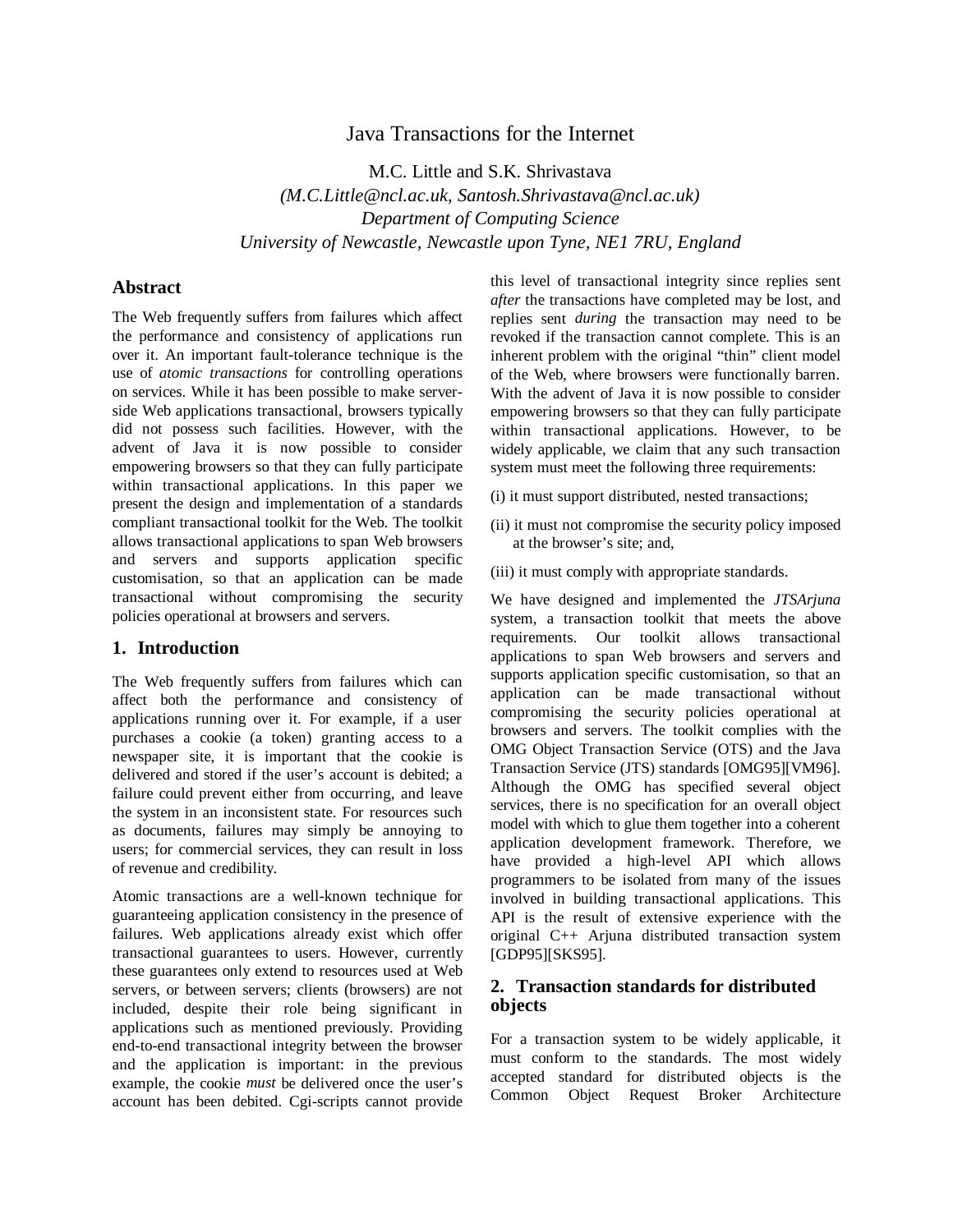(CORBA) from the Object Management Group (OMG). It consists of the Object Request Broker (ORB) that enables distributed objects to interact with each other, and a number of services have also been specified, which include persistence, concurrency control and the Object Transaction Service.

# **2.1 The Object Transaction Service**

The Object Transaction Service supports the well known concept of ACID transactions. The OTS provides interfaces that allow multiple distributed objects to cooperate in a transaction such that all objects commit or abort their changes together. However, the OTS does not require all objects to have transactional behaviour. Instead objects can choose not to support transactional operations at all, or to support it for some requests but not others.

The transaction service specification distinguishes between *recoverable objects* and *transactional objects*. Recoverable objects are those that contain the actual state that may be changed by a transaction and must therefore be informed when the transaction commits or aborts to ensure the consistency of the state changes. This is achieved be registering appropriate objects that support the Resource interface (or the derived SubtransactionsAwareResource interface) with the current transaction. In contrast, a simple transactional object need not necessarily be a recoverable object if its state is actually implemented using other recoverable objects. The major difference is that a simple transactional object need not take part in the commit protocol used to determine the outcome of the transaction since it does not maintain any state itself, having delegated that responsibility to other recoverable objects which will take part in the commit process.

It is important to realise that the OTS is simply a *protocol engine* that guarantees that transactional behaviour is obeyed but does not directly support all of the transaction properties. As such it requires other cooperating services that implement the required functionality, including:

- *Persistence/Recovery Service*. Required to support the atomicity and durability properties. (There is no recovery service currently specified by the OMG.)
- *Concurrency Control Service*. Required to support the isolation properties.

# **2.2 Writing OTS applications**

To participate within an OTS transaction, a programmer must be concerned with:

- creating Resource and SubtransactionAwareResource objects for each object which will participate within the transaction/subtransaction. These resources are responsible for the persistence, concurrency control, and recovery for the object. The OTS will invoke these objects during the prepare/commit/abort phase of the (sub)transaction, and the Resources must then perform all appropriate work.
- registering Resource and SubtransactionAwareResource objects at the correct time within the transaction, and ensuring that the object is only registered once within a given transaction. As part of registration a Resource will receive a reference to a RecoveryCoordinator which must be made persistent so that recovery can occur in the event of a failure.
- ensuring that, in the case of nested transactions, any propagation of resources such as locks to parent transactions are correctly performed. Propagation of SubtransactionAwareResource objects to parents must also be managed.
- in the event of failures, the programmer or system administrator is responsible for driving the crash recovery for each Resource which was participating within the transaction.

The OTS does not provide any Resource implementations. These must be provided by the application programmer or the OTS implementer. The interfaces defined within the OTS specification are too low-level for most application programmers. Therefore, we have designed JTSArjuna to make use of raw Common Object Services interfaces but provide a higher-level API for building transactional applications and frameworks. This API automates much of the above activities concerned with participating in an OTS transaction.

The architecture of the system is shown in figure 1. As we shall show, the API interacts with the concurrency control and persistence services, and automatically registers appropriate resources for transactional objects. These resources may also use the persistence and concurrency services.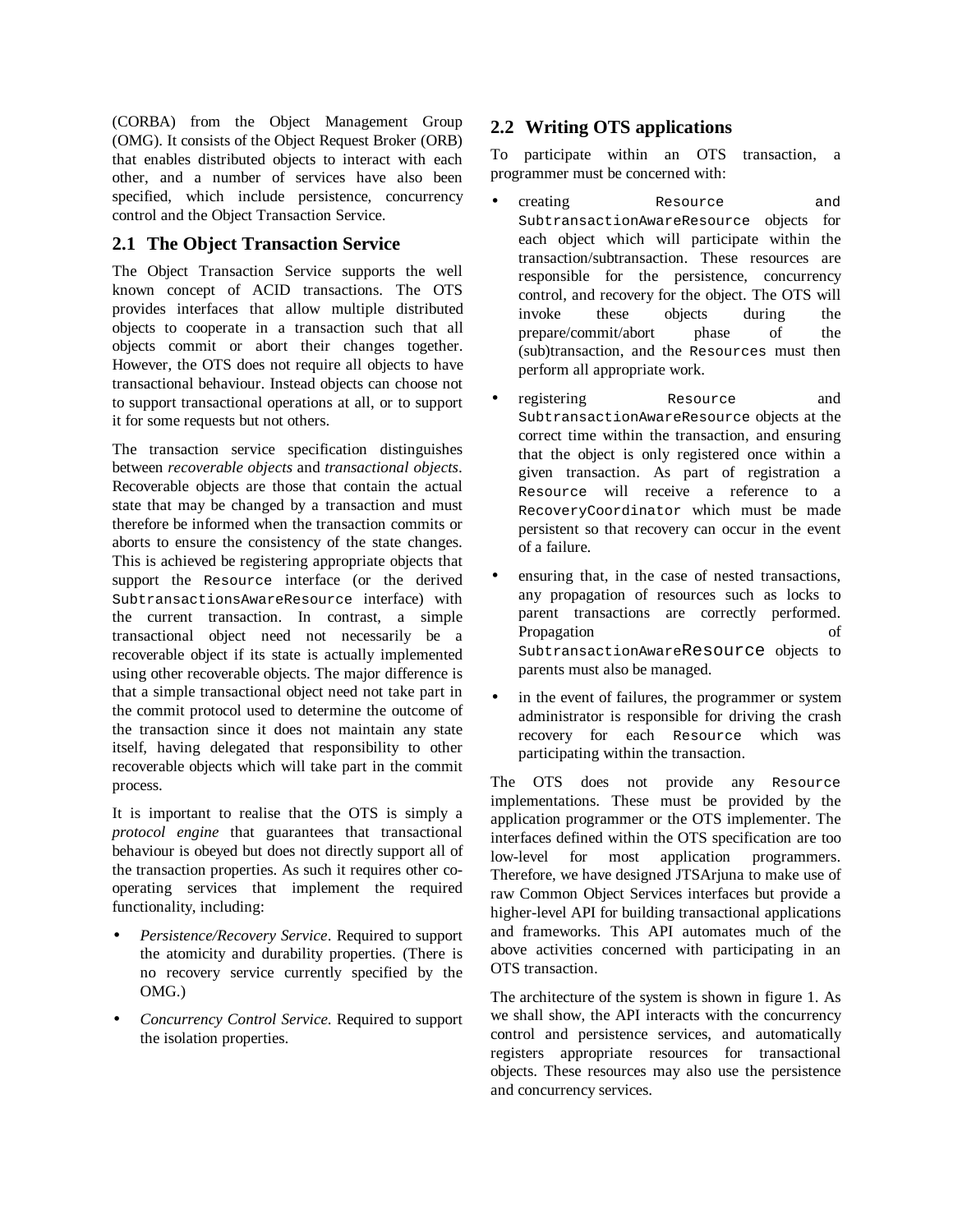

*Figure 1: JTSArjuna structure*

# **3. Requirements for configuration**

The use of Java to implement transactional applications raises some important security issues. Java security is imposed by a SecurityManager object, which defines what a program can, and cannot do [DF97][JSF95]. However, there is no standard for the SecurityManager implementation, with the result that an application written for one interpreter may not be able to execute as intended on another. The recent addition of digital signatures, allowing users to specify security capabilities on a per signature basis, increases the difficulties of building truly portable applications.

The constraints imposed by SecurityManagers can directly affect transactional applications which may require, for example, to make state updates persistent by accessing the local disk. There are two obvious solutions to this problem: (i) all objects must reside within domains which have well-behaved security constraints (Web servers), or (ii) modify the Java language and the interpreter and provide an implementation of the SecurityManager which relaxes these security restrictions [MA96]. The first solution is unnecessarily restrictive in environments where SecurityManagers do allow programs increased flexibility. The second solution lacks portability as it requires users to have access to specialised implementations.

Our solution was to design and implement the *JavaGandiva* configuration support framework based on the model described in [SMW96], which isolates applications and programmers from the differences between Java SecurityManagers. Applications can be dynamically configured to take advantage of the environment in which they execute. As we shall show,

several JTSArjuna classes must use this framework to provide portability across SecurityManagers.

### **3.1 Configuration model**

Software components are split into two separate entities: the *interface component* and the *implementation component*. The interactions between implementations can only occur through interfaces. A single interface can be used to access multiple implementations, and a single implementation can be accessed through multiple interfaces. The necessity of providing multiple interfaces to implementations has long been recognised. However, we take this further by allowing the bindings of interfaces to implementations, and the interfaces an implementation can be accessed through, to be dynamic and configurable. Applications are written only in terms of interfaces, and although an application can request a specific implementation, it occurs in a way that allows this request to be changed without modifying the application. Therefore, this allows the application to be adapted for each SecurityManager by ensuring that interfaces use only those implementations which can operate within a particular environment.

# **3.2 JavaGandiva implementation**

In an object-oriented language like Java, it is possible to map interface components and implementation components onto *interface and implementation classes* respectively. Object-orientation allows us to specify the binding between interface class and implementation class either through *inheritance* or *delegation*. We require the binding between interface classes and implementation classes to be evaluated when the interface class is instantiated. Therefore, delegation best matches our requirements to control this binding at run-time [SMW96].

In order to leave this binding until run-time we must specify it as data and not within the code of the interface class. The instance of the interface class (*interface object*) uses this data to create and bind to the correct instance of the implementation class (*implementation object*). To provide this separation of interface component and implementation component requires changing what would have been a single Java class into three classes, and a Java interface:

(i) *the interface class*: users interact with instances of this class, which defines the public operations that can be invoked on the implementation. The only implementation specific information present in the class definition is a reference to an instance of an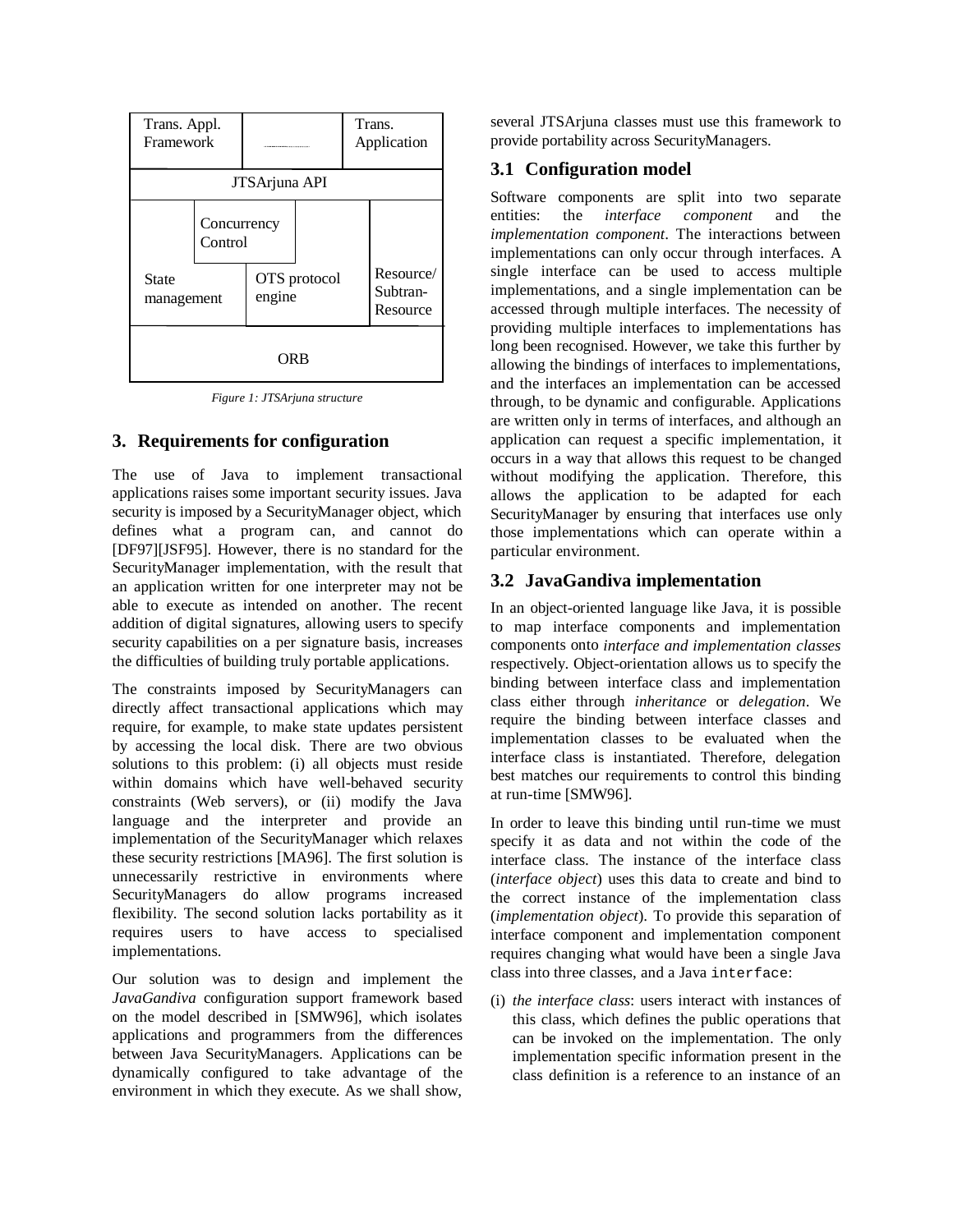*implementation interface*, to which the interface delegates all operations.

- (ii) *the implementation interface*: this is a Java interface and all implementations accessible to an interface class implement it. This guarantees that all implementations conform to a known type.
- (iii) *the implementation class*: instances of this class represent the implementation of an object. Implementation classes can be derived from multiple implementation interfaces.
- (iv) *the control class*: this class provides access to operations that manipulate the non-functional characteristics of an implementation class. Implementation classes provide an operation that returns a specific instance of this control class. Interface classes provide an operation that can be used to request an instance of the implementation's control class.

Figure 2 shows an object structure formed by the above classes, where the implementation specific objects are shown in grey.



*Figure 2: Interface, Implementation and Control Objects.*

#### **3.3 JavaGandiva built-time support**

The JavaGandiva build-time system offers support to programmers to construct applications from existing interfaces and to build new interfaces and implementations. Interfaces can be automatically generated from a high-level definition language, and contain the necessary code to interact with the run-time system to bind to an appropriate implementation (as described in the next section).

To incorporate configurability into an application, the programmer creates a *Configuration Management*

*Object* (CMO). The CMO contains *data* which specifies the interface to implementation bindings for the application, and any data required by implementations for initialisation. The data may also specify alternate implementations, e.g., because of possible security restrictions. At bind time an interface interrogates the CMO to determine which implementation it requires, and then passes this information to the run-time system. Importantly for our purposes, the CMO data associated with an application can be specified at run time, therefore providing a way to configure the application for each user and environment.

#### **3.4 JavaGandiva run-time support**

The run-time consists primarily of an *Implementation Repository* which is used for creating new instances of (arbitrary) implementation classes given their class names. Implementation classes can be registered with the repository so that instances of them can be created later. The repository isolates interfaces from direct implementation creation; as we shall see, all aspects of implementation creation are hidden within the repository, so that modification of the types of implementations available to an application and interface does not require changes to either.

Figure 3 illustrates how an interface uses these objects when binding to an appropriate implementation. When an interface requires to be bound to an implementation, it interrogates the application CMO for the implementation type. It then requests an instance of this type from the repository. If the requested implementation type does not exist, or cannot be used within the current environment, then the binding will fail. The interface can then attempt an alternate binding if one is specified by the CMO. Importantly, none of this is visible to the application, which simply attempts to create and use an object.



Configuration support framework

*Figure 3: Application execution environment.*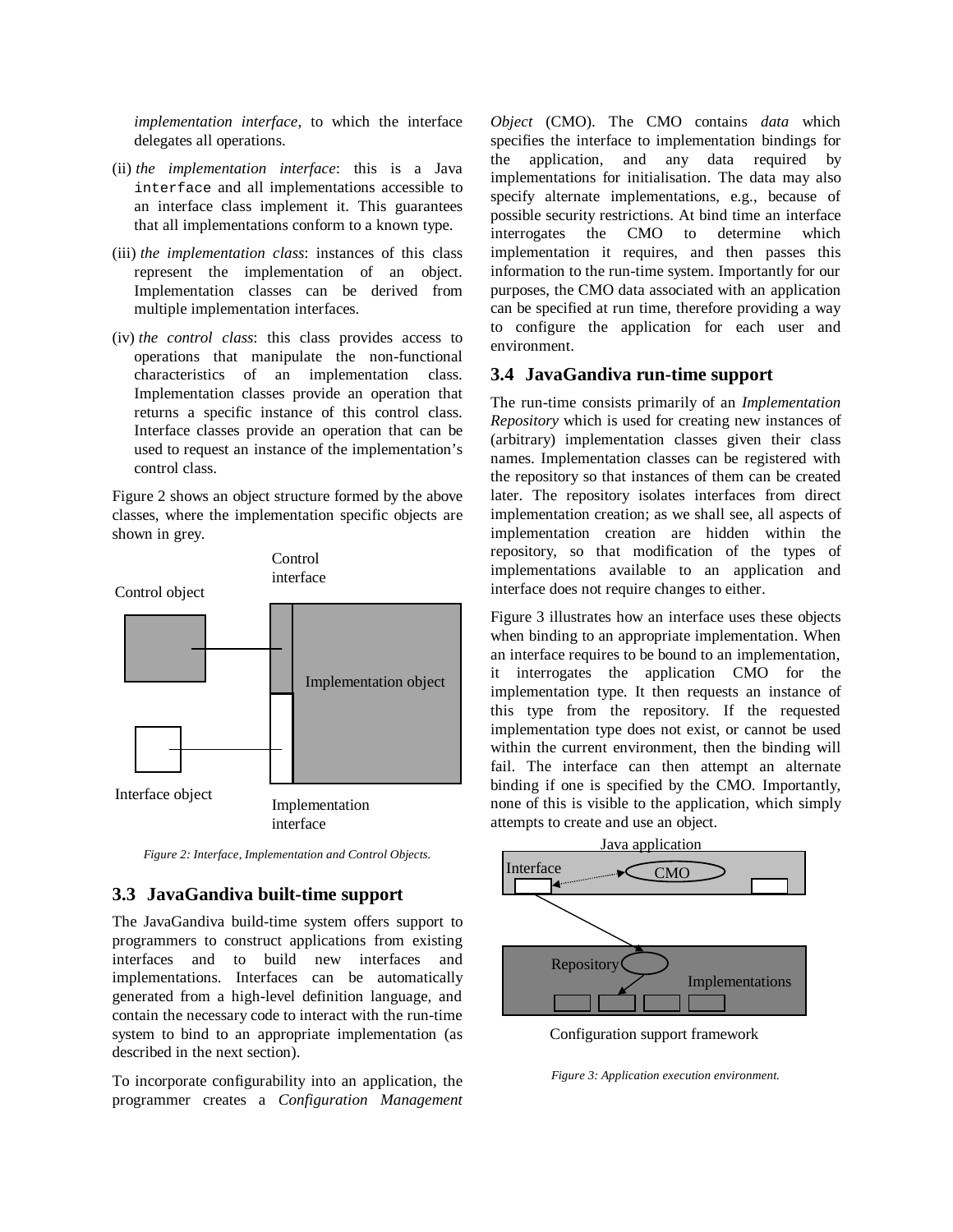#### **3.5 Specifying an application's configuration**

The configuration management object is implemented by the ObjectName class. This configuration information is maintained as a set of *attributes*; each attribute is a name (string), value pair. An interface object uses the attributes of ObjectName to determine the type of its implementation; this implementation can also use the ObjectName to configure itself, e.g., to obtain its initial state. If multiple bindings are possible for the interface because of possible security restrictions, the ObjectName can specify alternate implementations.

The (simplified) signature of ObjectName, without the exceptions it can throw, is shown below:

```
public class ObjectName implements
                                   Serializable
{
// the supported attribute types
public static final int SIGNED_NUMBER = 0;
// for C++ compatibility
public static final int UNSIGNED_NUMBER = 1;
public static final int STRING = 2;
public static final int OBJECTNAME = 3;
public static final int CLASSNAME = 4;
public static final int UID = 5;
public int attributeType (String attrName);
public String firstAttributeName ();
public String nextAttributeName (String curr);
/*
 * Now a series of set/get methods for each
  * type of attribute. We show only two for
  * simplicity.
  */
public long getLongAttribute (String atr);
public String getStringAttribute (String atr);
public void setLongAttribute (String atr,
                               long value);
public void setStringAttribute (String atr,
                                 String value);
public boolean removeAttribute (String atr);
public boolean equals (ObjectName objectName);
public boolean notEquals (ObjectName objName);
// how to store/retrieve data
private NameService _nameService;
}
```
An attribute value can be one of six basic types. ObjectName is responsible for run-time type checking: an exception is raised if an interface requests the wrong type for an attribute. There are methods for creating new attribute name, value pair mappings, and for retrieving an attribute given its name. Additionally, it is possible to query the type of an attribute using attributeType, and to iterate through all of the

attributes using firstAttributeName and nextAttributeName.

To enable the configuration information to be stored in a flexible manner, ObjectName stores and retrieves the information using a separate NameService interface and implementation. Therefore, the means of storing this configuration data can be changed simply be changing the NameService implementation. For example, the JDBC (Java Database Connectivity) API is a standard SQL database access interface, providing uniform access to a wide range of relational databases. By providing a suitable NameService implementation, the ObjectName data could be maintained within such a database. However, to minimise external dependencies, our current implementation for Web applications embeds the ObjectName data within the HTML document which is downloaded with the Java application. The HTML document is created automatically from a separate description language.

## **3.6 Implementation repository**

The implementation repository is provided by the Inventory, which is an interface class and a set of implementation classes. To be able to create implementations for interfaces, the inventory must be populated with these implementations. Populating the inventory can occur:

- 1) *statically at build time*: each implementation can be registered with the inventory when the application is built, i.e., a specific inventory is constructed for each application. If implementations are required to be added or removed from the inventory then the inventory implementation must be modified.
- 2) *dynamically at run time*: implementations may be loaded across the network or from the local disk. Given the name of a class, an inventory can attempt to load it dynamically. This has the advantage of flexibility, but requires the sources of these implementations (e.g., Web servers) to remain available while the application is being configured.

Because the inventory is accessed through a welldefined interface, changing the implementation from, say 1) to 2), does not require any changes in an application.

The Inventory interface class has methods for obtaining an instance of an implementation from its class name. For simplicity we show only a representative set of these methods, without the exceptions they throw: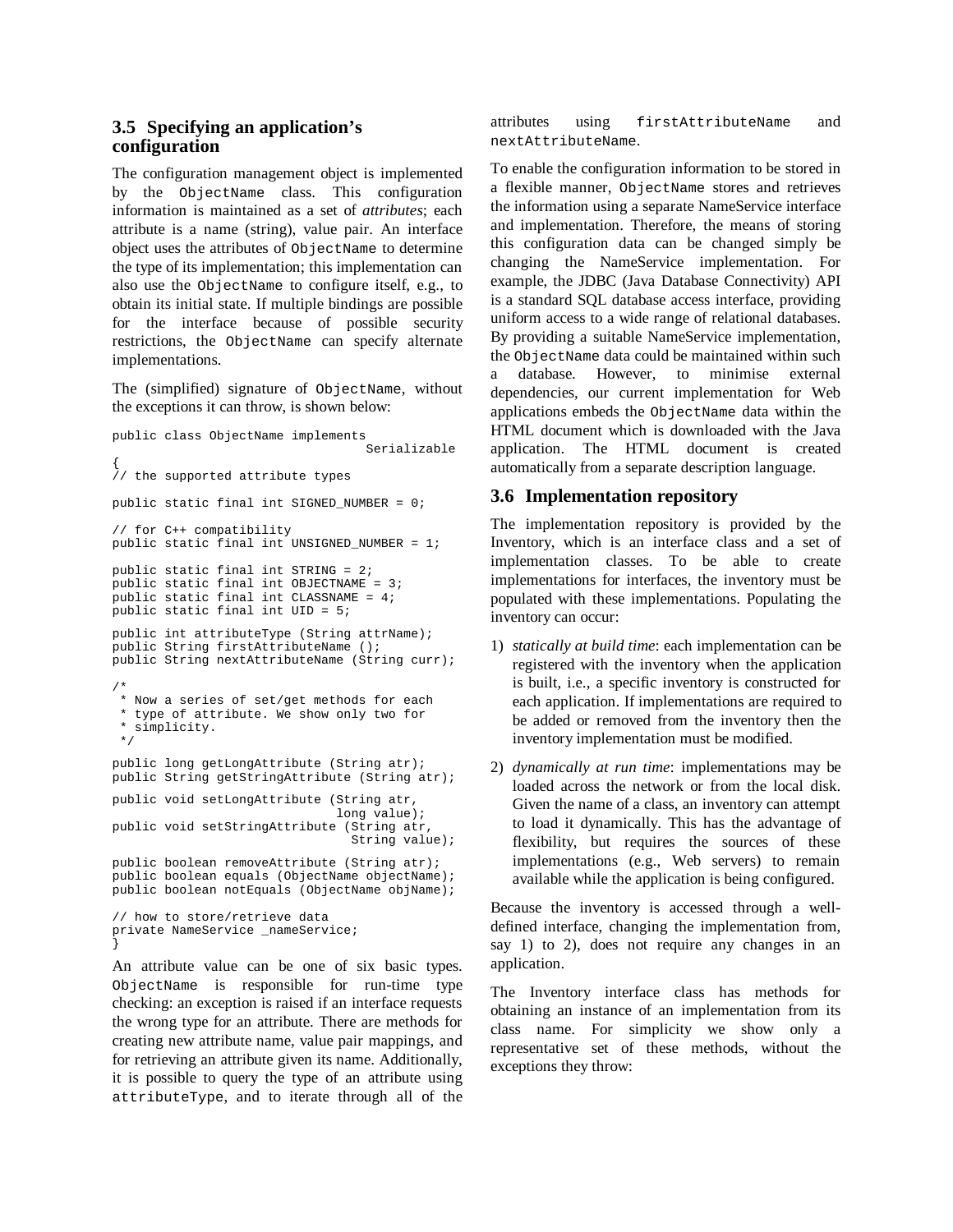```
public class Inventory
{
public synchronized Object createVoid
                              (String typeName);
public synchronized Object createObjectName
                              (String typeName,
                   ObjectName paramObjectName);
public synchronized Object createResources
                              (String typeName,
                       Object[] paramResources);
/*
 * A handle on the application's inventory
  * for bootstrapping (already bound interface
  * and implementation.
 */
public static Inventory inventory ();
}
```
Each create method takes the name of the implementation class to instantiate and, depending on the method, may pass additional parameter(s) to the created implementation. For example, createObjectName will pass the ObjectName parameter to the implementation when it is created. In order that the inventory can deal with any Java implementation class, it returns all created objects to the interface as instances of the Java Object class, which is the base class from which all Java classes are derived. The interface can then safely convert this back to the actual type.

### **3.7 Determining security restrictions**

In order to configure itself to operate within a specific security environment, an application must be able to determine the restrictions imposed by that environment. At bind time an interface must be able to determine whether the implementation it receives from the inventory can work within the current security restrictions. Therefore, each implementation object must provide a canExecute method which returns either true if it can execute within the current environment, or false if it cannot. When the inventory returns an implementation object, the interface calls this method to determine whether the object can function. If it cannot, the interface can ask the ObjectName for the name of another implementation, and pass this to the inventory.

To determine whether or not it can function within the security environment, the implementation object may extract information from the ObjectName it is given when it is created, e.g., the location of the object store database to use. Shown below is the canExecute method for a simple object store service which writes to the local file system:

```
public SimpleObjectStore implements
                                            ObjectStoreImple
{
public boolean canExecute ()
{
    /*
     * First get handle on current
     * SecurityManager.
     */
     SecurityManager manager =
                          System.getSecurityManager();
     if (manager == null)
        return true; // no restrictions!
     else
\{ \cdot \cdot \cdot \cdot \cdot \cdot \cdot \cdot \cdot \cdot \cdot \cdot \cdot \cdot \cdot \cdot \cdot \cdot \cdot \cdot \cdot \cdot \cdot \cdot \cdot \cdot \cdot \cdot \cdot \cdot \cdot \cdot \cdot \cdot \cdot \cdot 
        /*
         * There is a SecurityManager, so
         * interrogate it.
         */
        try
        {
           /*
            * Assume these file names were read
            * from the ObjectName when we were
             * created.
            */
            manager.checkRead("/ObjStore/data");
            manager.checkWrite("/ObjStore/data);
            manager.checkDelete("/ObjStore/data");
            return true;
 }
        catch (Exception e)
        {
           /*
            * SecurityManager raised an
             exception, could try alternate
            * location.
            */
          return false;
        }
     }
}
}
```
# **4. JTSArjuna implementation**

JTSArjuna exploits object-oriented techniques to present programmers with a toolkit of Java classes from which application classes can inherit to obtain desired properties, such as persistence and concurrency control [MCL97]. These classes form a hierarchy, part of which is shown below.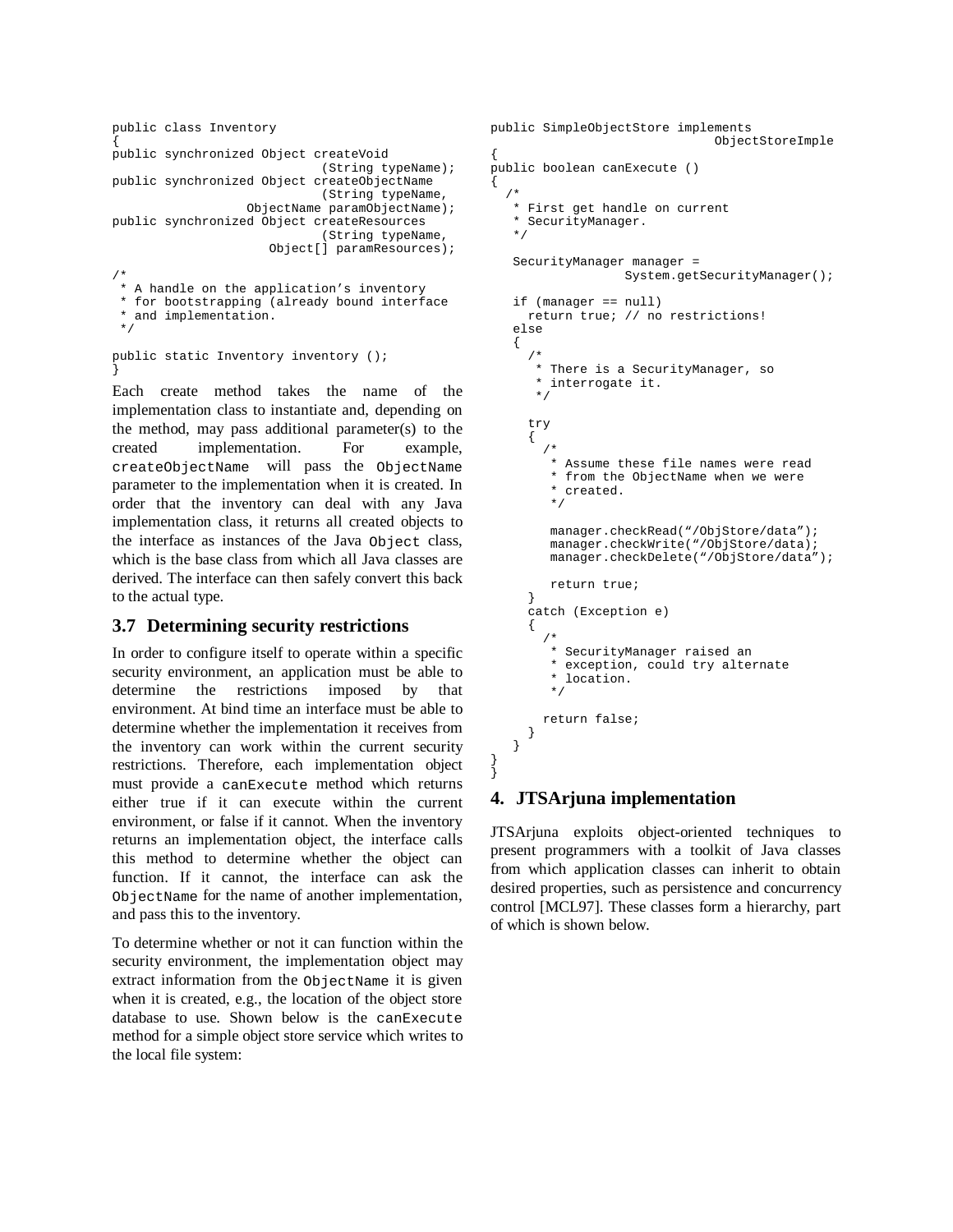

*Figure 4: JTSArjuna class hierarchy*

As we shall show, apart from specifying the scopes of transactions, and setting appropriate locks within objects, the application programmer does not have any other responsibilities: JTSArjuna guarantees that transactional objects will be registered with, and be driven by, the appropriate transactions, and crash recovery mechanisms are invoked automatically in the event of failures.

#### **4.1 Saving object states**

*JTSArjuna* needs to be able to remember the state of an object for several purposes, including recovery (the state represents some past state of the object) and persistence (the state represents the final state of an object at application termination). Since these requirements have common functionality they are all implemented using the same mechanism: the classes InputObjectState and OutputObjectState. The classes maintain an internal array into which instances of the standard types can be contiguously packed (unpacked) using appropriate pack (unpack) operations. This buffer is automatically resized as required should it have insufficient space. The instances are all stored in the buffer in a standard form (so-called network byte order) to make them machine independent. Any other architecture independent format (such as XDR or ASN.1) could be implemented simply by replacing the operations with ones appropriate to the encoding required. (We are currently examining using the new object serialization mechanisms within the Java language.)

#### **4.2 The object store**

Implementations of persistence can be affected by restrictions imposed by the Java SecurityManager. Therefore, the object store provided with *JTSArjuna* is implemented using the techniques of interface/implementation separation described earlier. The current distribution has implementations which write object states to the local file system or database,

and remote implementations, where the interface uses a client stub (proxy) to remote services.

Persistent objects are assigned unique identifiers (instances of the Uid class), when the are created, and this is used to identify them within the object store. States are read using the read\_committed operation and written by the write\_(un)committed operations.

```
public interface ObjectStoreImple
```

```
{
public boolean commit_state (Uid id);
public InputObjectState read_committed (Uid
id);
public InputObjectState read_uncommitted (Uid
id);
public boolean remove_committed (Uid id);
public boolean remove_uncommitted (Uid id);
public boolean write_committed (Uid id,
                      OutputObjectState state);
public boolean write_uncommitted (Uid id,
                      OutputObjectState state);
};
```
# **4.3 Recovery and persistence**

At the root of the class hierarchy is the class StateManager. This class is responsible for object activation and deactivation and object recovery. The simplified signature of the class is:

```
public abstract class StateManager
{
public boolean activate ();
public boolean deactivate (boolean commit);
public Uid get_uid (); // object's identifier.
// methods to be provided by a derived class
public abstract boolean restore_state
                         (InputObjectState os);
public abstract boolean save_state
                        (OutputObjectState os);
protected StateManager ();
protected StateManager (Uid id);
};
```
Objects are assumed to be of three possible flavours. They may simply be *recoverable*, in which case StateManager will attempt to generate and maintain appropriate recovery information for the object. Such objects have lifetimes that do not exceed the application program that creates them. Objects may be *recoverable and persistent*, in which case the lifetime of the object is assumed to be greater than that of the creating or accessing application, so that in addition to maintaining recovery information StateManager will attempt to automatically load (unload) any existing persistent state for the object by calling the activate (deactivate) operation at appropriate times. Finally, objects may possess none of these capabilities, in which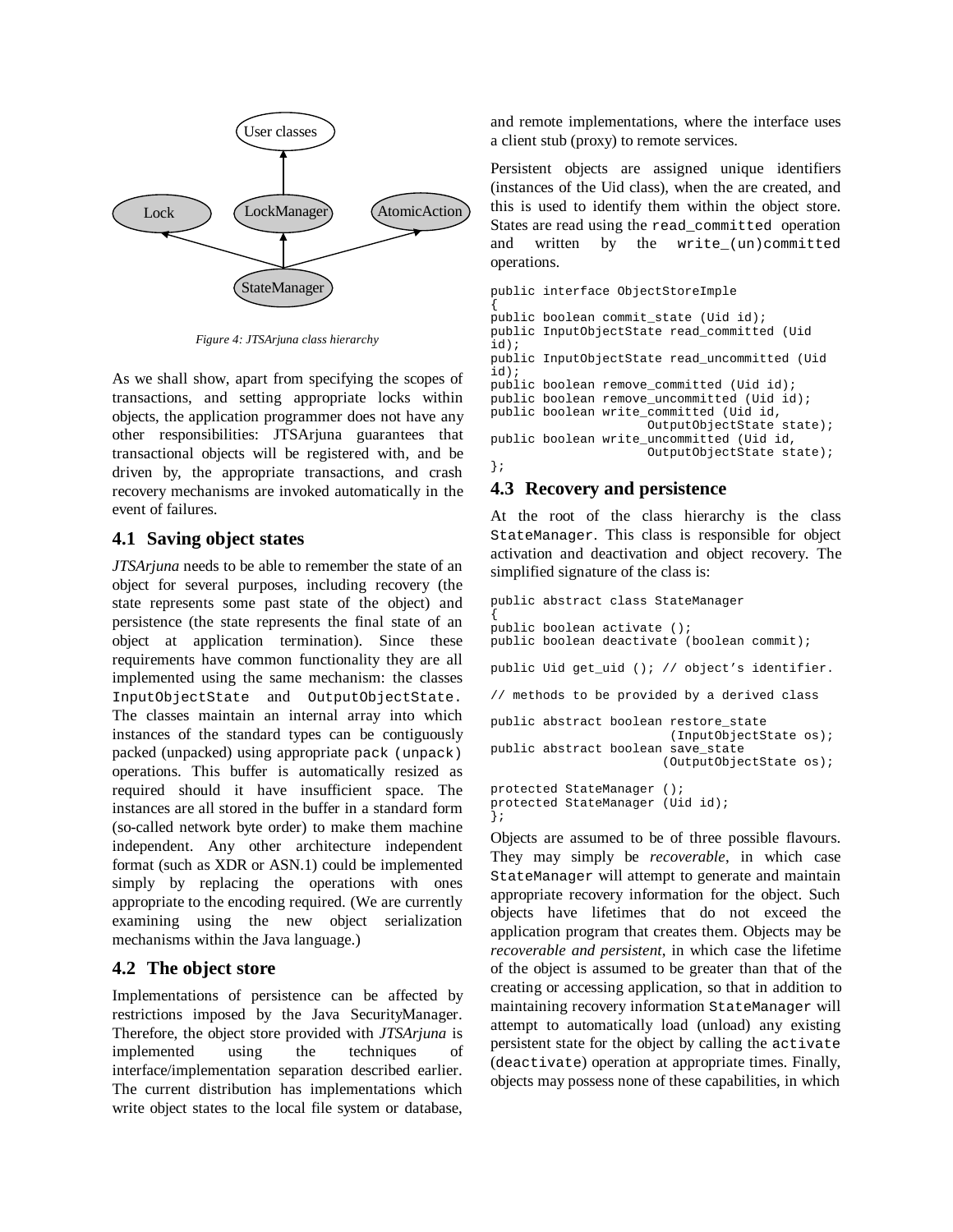case no recovery information is ever kept nor is object activation/deactivation ever automatically attempted.

If an object is recoverable (or persistent) then StateManager will invoke the operations save\_state (while performing deactivate), and restore\_state (while performing activate) at various points during the execution of the application. These operations *must* be implemented by the programmer since StateManager cannot detect user level state changes. (We are examining the automatic generation of default save\_state and restore\_state operations, allowing the programmer to override this when application specific knowledge can be used to improve efficiency.) This gives the programmer the ability to decide which parts of an object's state should be made persistent. For example, for a spreadsheet it may not be necessary to save all entries if some values can simply be recomputed. The save\_state implementation for a class Example that has integer member variables called A, B and C could simply be:

```
public boolean save_state(OutputObjectState o)
{
     return (o.packInt(A) && o.packInt(B)
             && o.packInt(C));
}
```
#### **4.4 The concurrency controller**

The concurrency controller is implemented by the class LockManager which provides sensible default behaviour while allowing the programmer to override it if deemed necessary by the particular semantics of the class being programmed. As with StateManager and persistence, concurrency control implementations are accessed through interfaces. As well as providing access to remote services, the current implementations of concurrency control available to interfaces include:

- local disk/database implementation, where locks are made persistent by being written to the local file system or database.
- a purely local implementation, where locks are maintained within the memory of the virtual machine which created them; this implementation has better performance than when writing locks to the local disk, but objects cannot be shared between virtual machines. Importantly, it is a basic Java object with no requirements which can be affected by the SecurityManager.

The primary programmer interface to the concurrency controller is via the setlock operation. By default, the runtime system enforces strict two-phase locking following a multiple reader, single writer policy on a per object basis. Lock acquisition is (of necessity)

under programmer control, since just as StateManager cannot determine if an operation modifies an object, LockManager cannot determine if an operation requires a read or write lock. Lock release, however, is under control of the system and requires no further intervention by the programmer. This ensures that the two-phase property can be correctly maintained.

```
public abstract class LockManager
                            extends StateManager
{
public LockResult setlock (Lock toSet,
                              int retry,
                              int timeout);
};
```
The LockManager class is primarily responsible for managing requests to set a lock on an object or to release a lock as appropriate. However, since it is derived from StateManager, it can also control when some of the inherited facilities are invoked. For example, LockManager assumes that the setting of a write lock implies that the invoking operation must be about to modify the object. This may in turn cause recovery information to be saved if the object is recoverable. In a similar fashion, successful lock acquisition causes activate to be invoked.

The code below shows how we may try to obtain a write lock on an object:

```
public class Example extends LockManager
{
public boolean foobar ()
{
   AtomicAction A = new AtomicAction;
   boolean result = false;
   A.begin();
   if (setlock(new Lock(LockMode.WRITE) ==
                                    Lock.GRANTED)
   {
     /*
      * Do some work, and JTSArjuna will
      * guarantee ACID properties.
 */
     // automatically aborts if fails
     if (A.commit() == AtomicAction.COMMITTED)
     {
      result = true; }
 }
   else
     A.rollback();
   return result;
}
```
#### **4.5 Configuration hierarchy**

}

Figure 5 shows a transactional user class inheriting from LockManager. Internally, LockManager accesses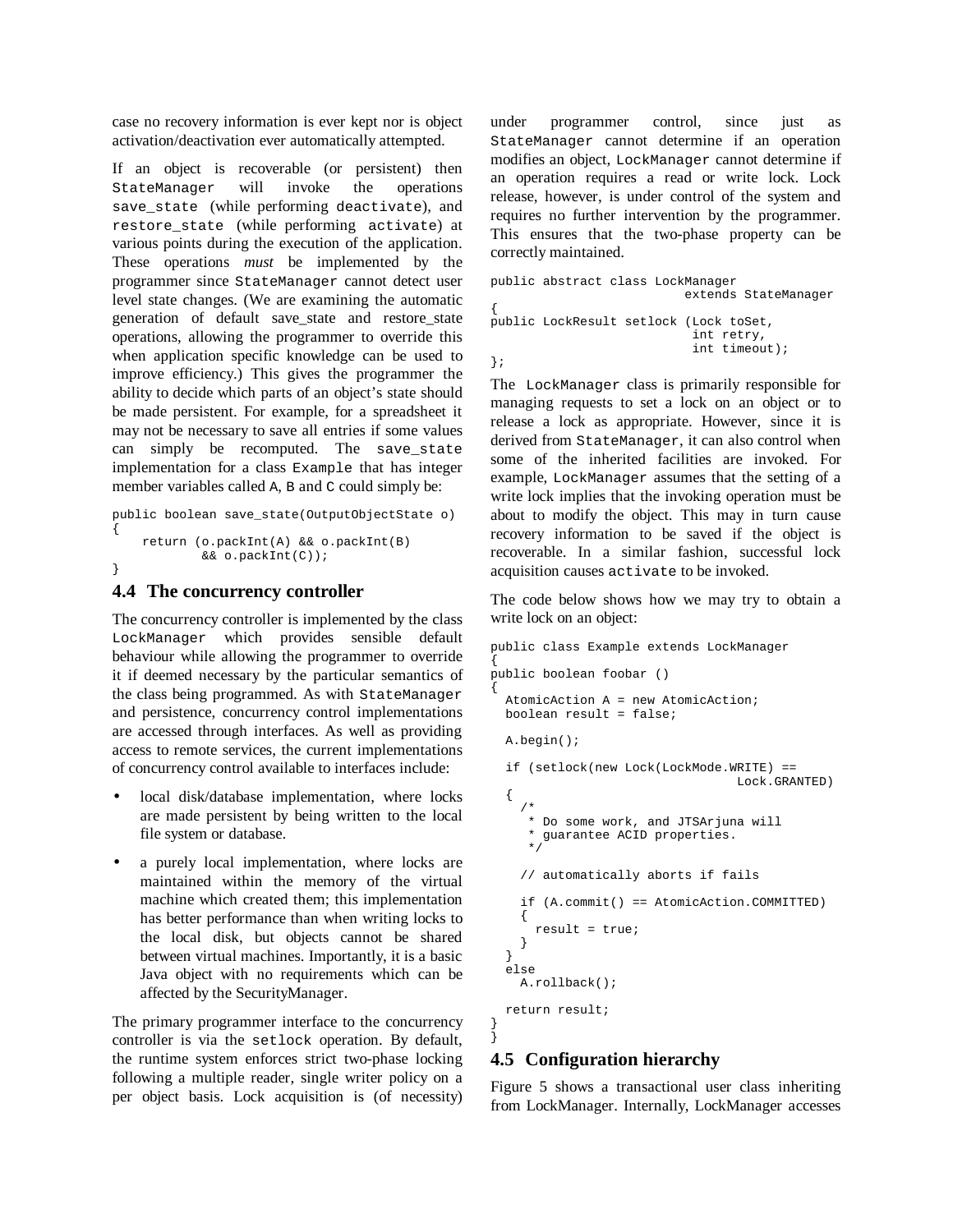the concurrency service (CC) through an interface, and StateManager does likewise with the persistence service (POS). For each application object, the implementations of CC and POS are not chosen until run-time. Additional implementations can be provided without changing the JTSArjuna system or applications which use it. The JTSArjuna API isolates programmers from the different POS and CC implementations, allowing them to concentrate on the application.



*Figure 5: Configuration hierarchy*

#### **5. Performance results**

Table 1 shows some basic performance results for JTSArjuna, obtained using JDK1.2 running on a Sun Ultra Enterprise 1/170 with 128Meg of RAM. In these tests, the transactional object operated upon had a single integer as its state. (As shown in the table, this transactional object was sometimes only recoverable, i.e., its state was not obtained from/saved to disk.) All timings have been averaged over 1000 runs.

| <b>Type of operation</b>                                         | Time taken        |  |
|------------------------------------------------------------------|-------------------|--|
| Update a persistent object                                       | 21.6 milliseconds |  |
| Update a recoverable<br>object                                   | 11.2 milliseconds |  |
| Create and commit a null<br>transaction                          | 1.1 milliseconds  |  |
| Create and commit a null<br>nested transaction and its<br>parent | 1.9 milliseconds  |  |

|  | Table 1:JTSArjuna performance figures |  |  |
|--|---------------------------------------|--|--|
|--|---------------------------------------|--|--|

These figures represent the initial implementation of our Java transactions. Based upon our experiences with JTSArjuna and its C++ counterpart, we believe that further optimisations to the system are possible which will improve performance.

#### **6. Newspaper example using JTSArjuna**

In this section we shall illustrate the different aspects of constructing a transactional application using JTSArjuna. Consider the example of subscribing to an on-line newspaper described in the introduction.

The entities involved in the newspaper application are:

- the user's on-line bank, from where funds will be debited. We shall assume that the newspaper's account is also located here.
- the newspaper site, where the user's details will be added upon successfully completing the transaction.
- the user's browser site, where a cookie authenticating the user must be delivered and stored.

Each of the entities is represented as a separate transactional object (see figure 6). A transaction will begin when the user downloads the Java application and types in the bank account details. The application will then attempt to debit the account and, if successful, place the cookie within the cookie object at the browser. It will then commit the transaction. If a failure occurs, the transaction and all of its work will be aborted.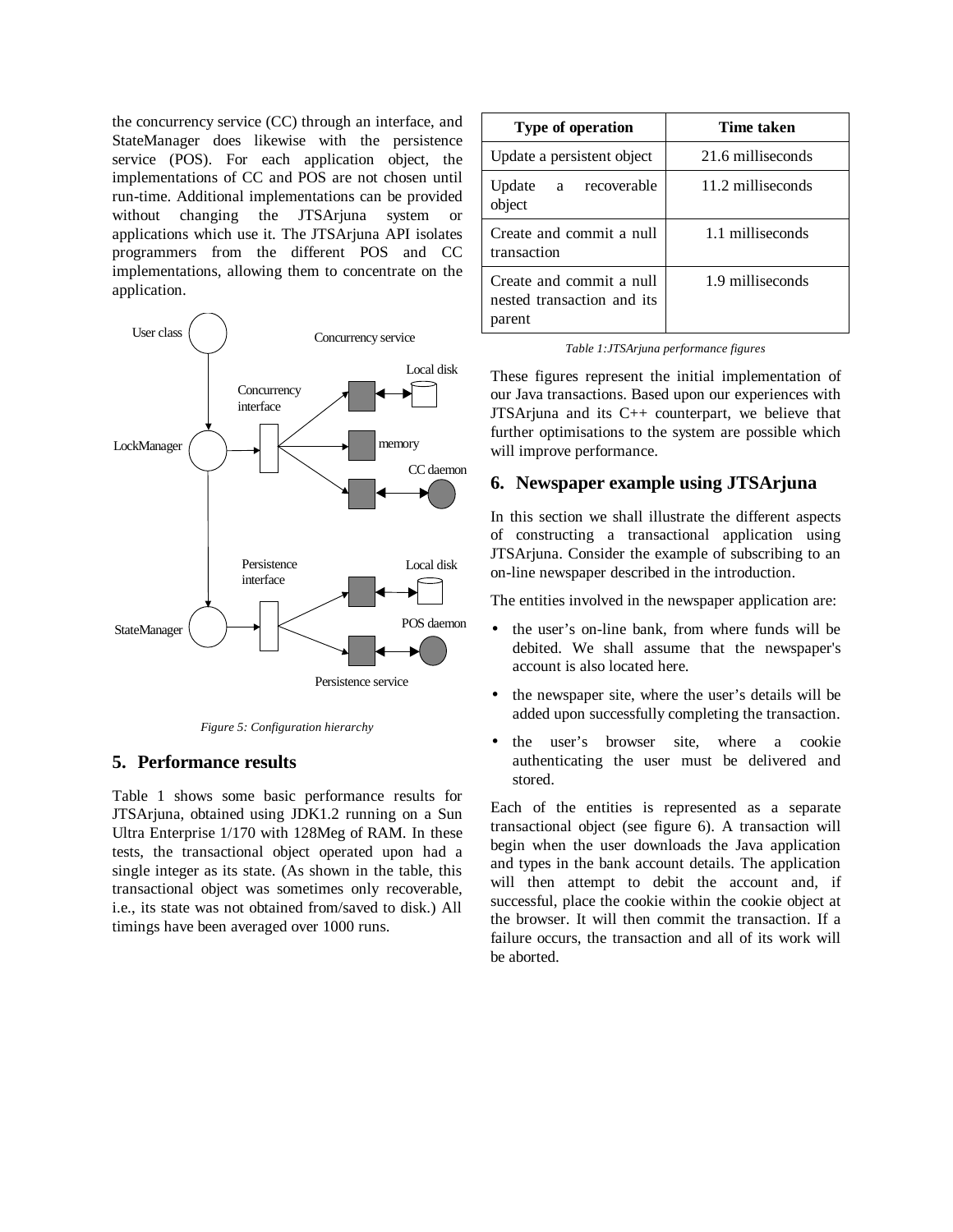

*Figure 6: Transactional newspaper.*

We first use the transactional toolkit to construct the application classes and partition the application as shown. An example of the cookie class which resides within the browser is:

```
public class Cookie extends LockManager
{
public Cookie ();
public boolean depositCookie (UserDetails obj)
{
   AtomicAction B = new AtomicAction();
  boolean result = false;
   B.begin (); // start transaction
                // automatically nested if one
               // is already running
   if (setlock(new Lock(LockMode.WRITE) ==
                                   Lock.GRANTED)
   {
    userDetails = obj if (B.commit()) // aborts if cannot commit
       result = true;
 }
   else
     B.abort();
  return result;
};
public boolean save_state
                         (OutputObjectState os);
public boolean restore_state
                         (InputObjectState os);
private UserDetails userDetails;
};
```
An example of the server code is shown below. Apart from declaring instances of the required objects and invoking the methods for transferring funds between accounts and depositing the cookie, the programmer need only start and terminate the transaction. The transaction system will guarantee the outcome even in the presence of failures.

{ AtomicAction A = new AtomicAction();

```
 BankAccount B1 = new BankAccount(UserNumb);
 BankAccount B2 = new BankAccount(PaperNumb);
 Cookie C = new Cookie();
```

```
 A.begin();
  if (B1.debit(amount) && B2.credit(amount))
 {
     if (C.depositCookie(UserDetails))
       A.commit();
     else
       A.abort();
 }
  else
     A.abort();
```
}

Once the application has been constructed, we can decide on the configuration. The transactional object within the browser represents the cookie, which is initially empty. Upon successful completion of the transaction, the cookie will have been stored for future use. The requirements on concurrency control for the cookie are minimal since there will be no concurrent access by multiple users; therefore, the local nonpersistent concurrency control implementation can be used. Since this implementation can be guaranteed to work under all SecurityManagers, we require no alternate.

Obviously we would like to store the cookie on the user's local disk. However, security restrictions imposed by the browser's SecurityManager (or by the user if digital signatures are being used) may prevent this. Thus, we require an alternate form of persistence in these situations. In this example we shall assume that the newspaper site will provide a persistence service implementation which is available remotely should the local implementation fail.

After identifying the application configuration, we can construct the HTML document containing the configuration information which will be downloaded with the Java application. (The  $\sim$  and  $\cdot$ ! characters preceding each attribute value are used for runtime type checking by ObjectName.) Importantly, there are no requirements from the application user: all implementations will be loaded across the network when required.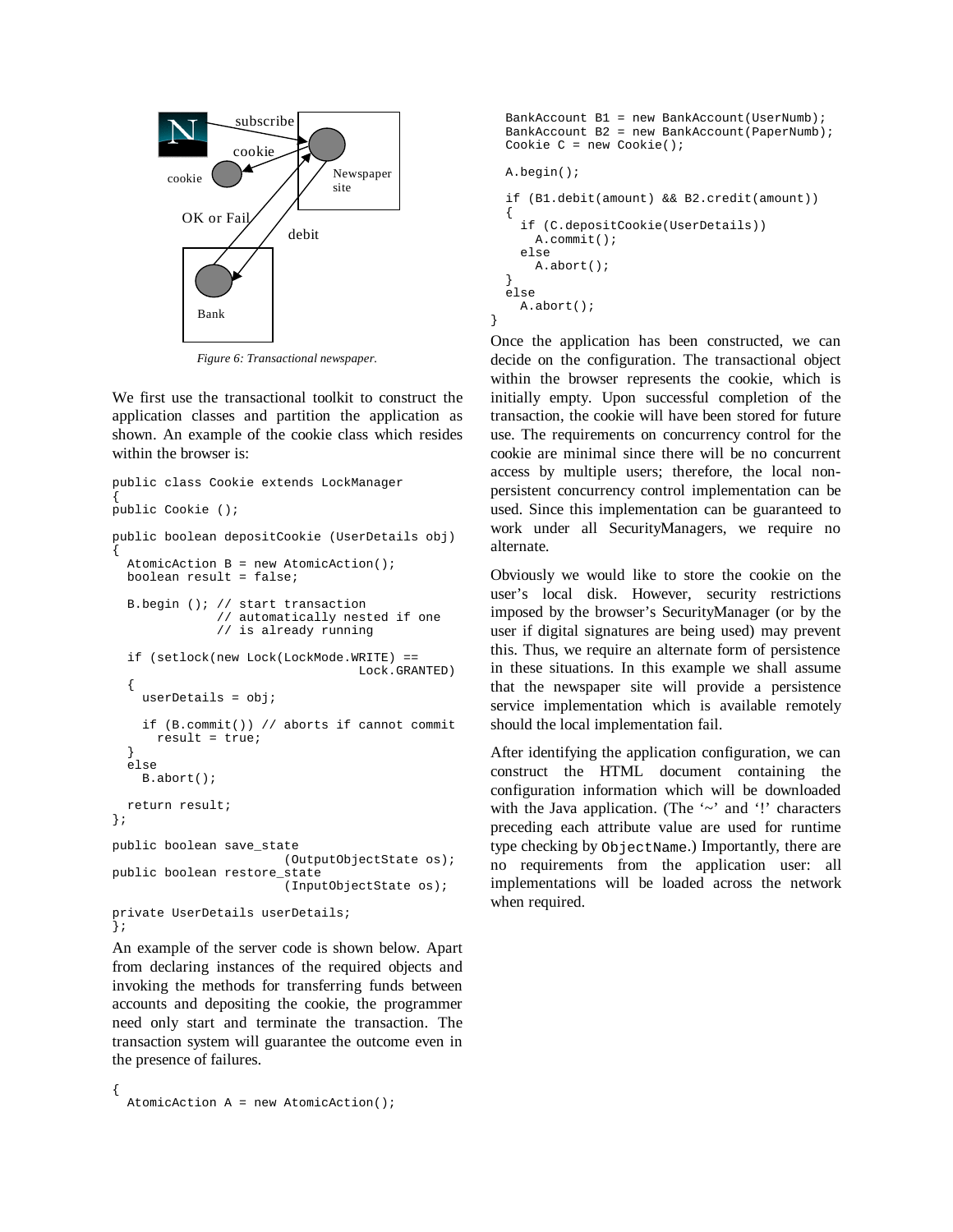```
<HTML>
<HEAD><TITLE>Example Applet</TITLE></HEAD>
<BODY>
<APPLET CODE=TranApplet.class WIDTH=400
HEIGHT=200>
<PARAM NAME=OSClassName1
VALUE="~LocalObjectStoreImple">
<PARAM NAME=OSLocation1
VALUE="!/tmp/ObjectStore">
<PARAM NAME=OSClassName2
VALUE="~RemoteObjectStoreImple">
<PARAM NAME=OSLocation2
VALUE="!glororan.ncl.ac.uk">
<PARAM NAME=CCClassName1
VALUE="~LocalCCImple">
</APPLET>
</BODY>
</HTML>
```
The preferred type of the persistence service is LocalObjectStoreImple, with the attribute name OSClassName, and the location of the object store is the directory /tmp/ObjectStore. If this fails, the interface can use the alternate implementation RemoteObjectStoreImple which is on the specified machine. The concurrency service is local. If the programmer wishes to change the configuration of the application, only modifications to the HTML document are required.

#### **7. Comparisons with other systems**

We are not aware of any other working OTS/JTS compliant, configurable transaction system; therefore, in this section we briefly describe some systems which offer limited functionality.

#### **7.1 Transactions through cgi-scripts**

Figure 7 shows how it is possible to use cgi-scripts to allow users to make use of applications which manipulate atomic resources [TRA96]: the user selects a URL which references a cgi-script on a Web server (message 1), which then performs the action and returns a response to the browser (message 2) *after* the action has completed. (Returning the message during the action is incorrect since the action may not be able to commit the changes.)

In a failure free environment, this mechanism works well, with atomic actions guaranteeing the consistency of the server application. However, in the presence of failures it is possible for message 2 to be lost between the server and the browser. If the transaction commits, the reply will be sent after the transaction has ended; therefore, other work performed within the transaction will have been made permanent. For some applications this may not be a problem, e.g., where the result is simply confirmation that the operation has been performed. If the result is a cookie, however, the loss of the cookie will leave the user without his purchase and money, and may require the service provider to perform complex procedures to verify the cookie was lost, invalidate it and issue another.



*Figure 7: transactions through cgi-scripts*

## **7.2 Transactions in persistent Java**

There are several groups working on incorporating transactions into persistent Java [MA96]. These schemes are based on providing atomic actions with *orthogonal-persistence*: objects are written without requiring knowledge that they may be persistent or atomic: the Java runtime environment is modified to provide this functionality. The program simply starts and ends transactions, and every object which is manipulated within a transaction will automatically be made atomic. Although these approaches provide a convenient programming model, we believe that they are unsuitable for Web applications for the following reasons:

- (i) They require changes to the Java interpreter and language. Applications written using these systems will only execute on specialised interpreters.
- (ii) Both schemes assume that the entire application will be written in Java, and will not be distributed, i.e., it will either execute at the browser or at the Web server.

#### **8. Concluding remarks**

This paper has described the design and implementation of JTSArjuna, a standards compliant toolkit for the construction of fault-tolerant Web and Internet applications using atomic actions. The toolkit addresses the requirement for end-to-end transactional guarantees by allowing applications to be built which encompass Web browsers, rather than just Web servers. Transactional objects can reside within Web servers, and interact with objects and applications within other browsers or backoffice environments. As well as being standards compliant, the system does not compromise the security policy imposed at the